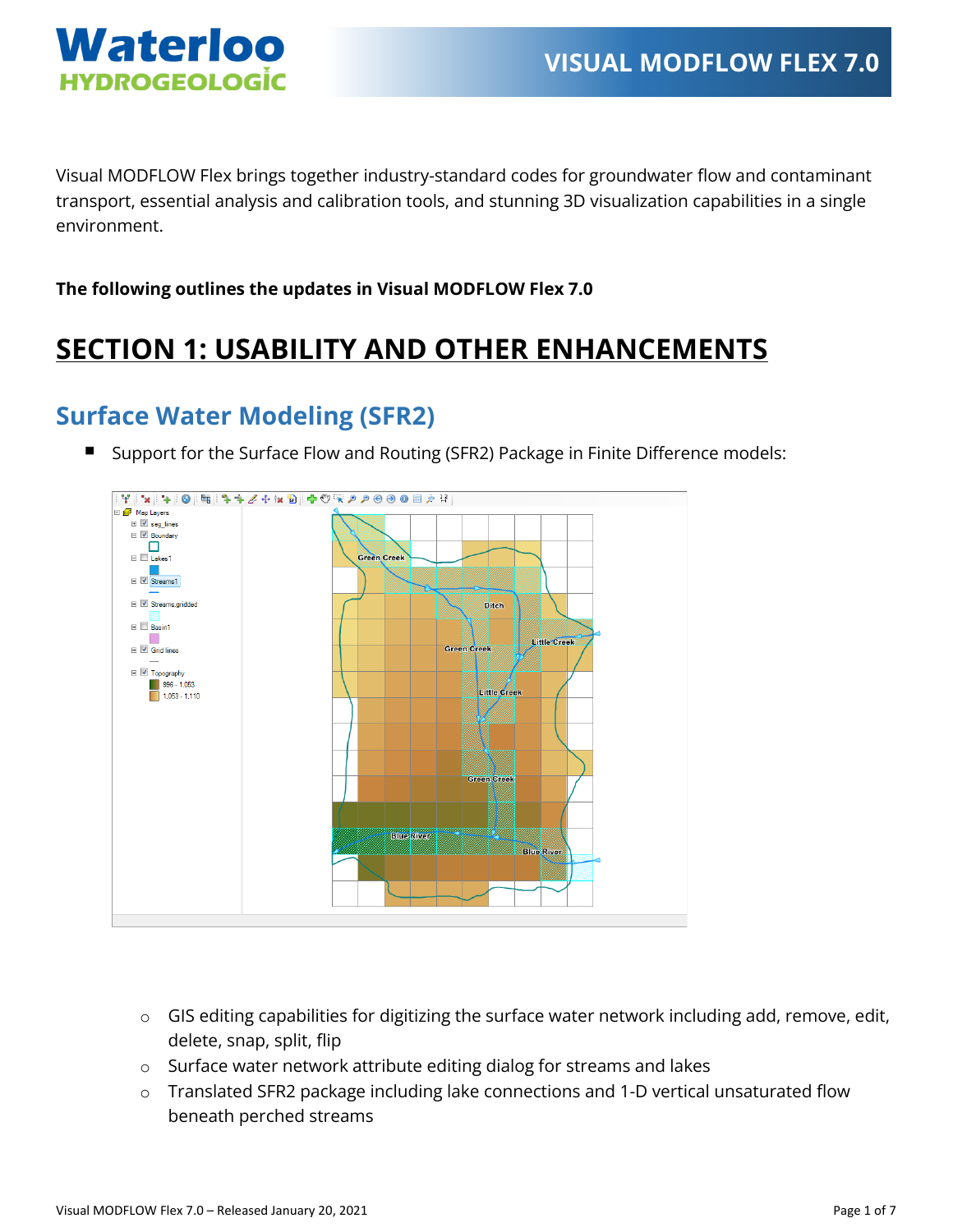

#### **Well and Multi-Node Well (MNW1/2)**

■ Support for multi-node well (MNW1/2/I) packages in Finite Difference Models:



- o Dynamically switch between supported well models (WEL/MWN1/MNW2)
- o Import and edit well information including head loss, well skin, and pump constraint parameter supported in MNW1/2 packages



- o Define conceptual Wells by drawing or by assigning wellhead points
- o Multi-select editing of well parameters and schedules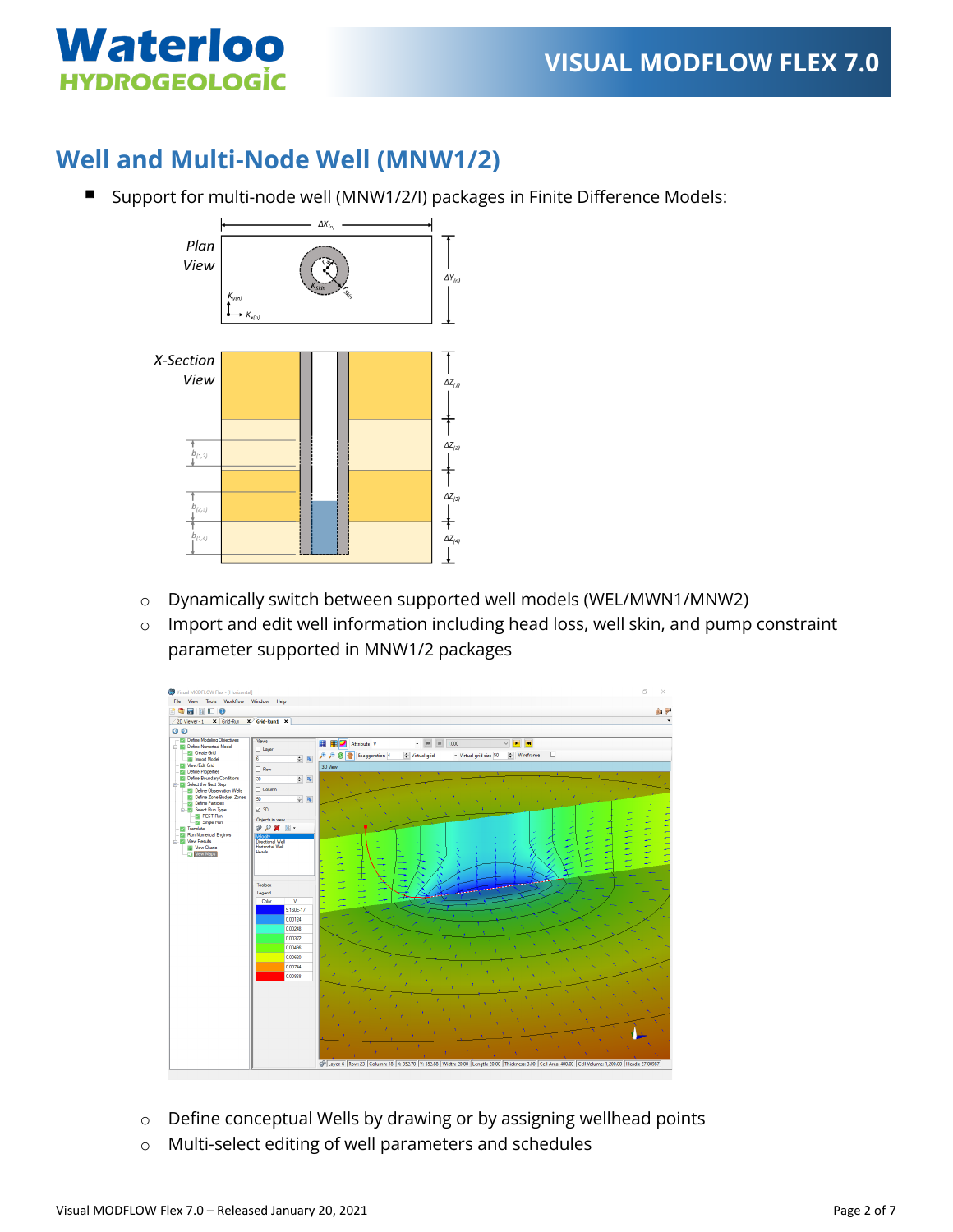

### **Calibration**

- Import and/or set target residuals for Head/Concentration Observations
- Display spatial distribution of residuals relative to target residuals by layer or observation group at the View Maps workflow step



 The number of observations is included as a statistic below Calculated versus Observed calibration charts

Number of Data Points: 160 Min.Residual: -0.00022 (m) at obore\_4 Time=91.3 Max.Residual: -0.23 (m) at obore\_1 Time=7.738 Residual Mean: - 0.022 (m) Abs.Residual Mean: 0.064 (m)

Standard Error of the Estimate: 0.0063 (m) Root Mean Squared: 0.082 (m) Normalized RMS: 1.24 (%) **Correlation Coefficient: 1**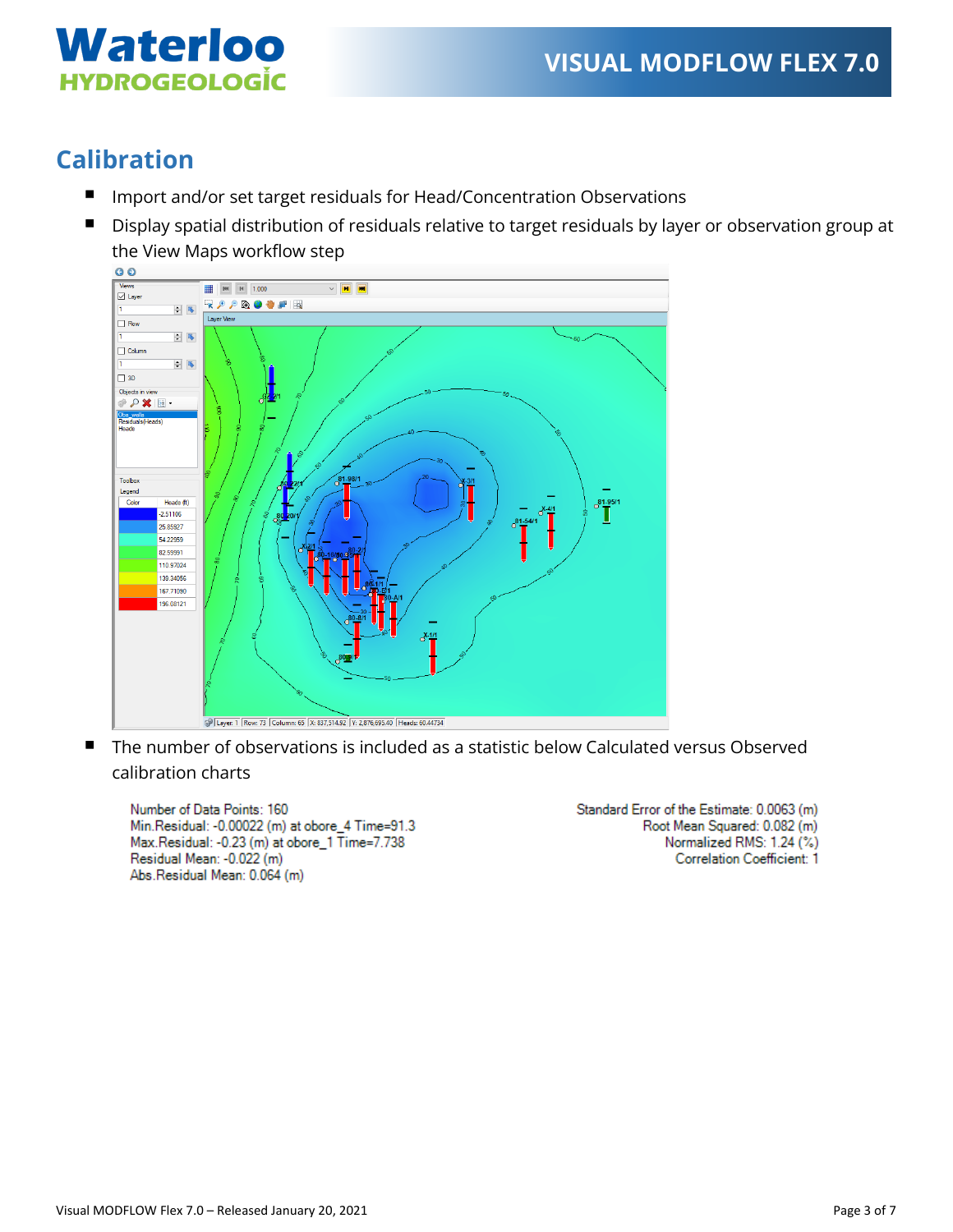

### **Model Runs**

■ Flow and Transport model run results are graphically displayed in real time including the global residual error and the max head/concentration change, as supplied by the active solver package settings.



 Modified MODFLOW-USG to report solver progress in real time to the display console including global residual error

### **Model Import**

- When importing a MODFLOW model, you can now define an offset and rotation angle for the grid to set the model in world coordinates.
- Import MODFLOW-NWT model and supported packages
- When importing files MODFLOW files, invalid values that will cause issues during a simulation (such as negative conductivities) are replaced with project default values.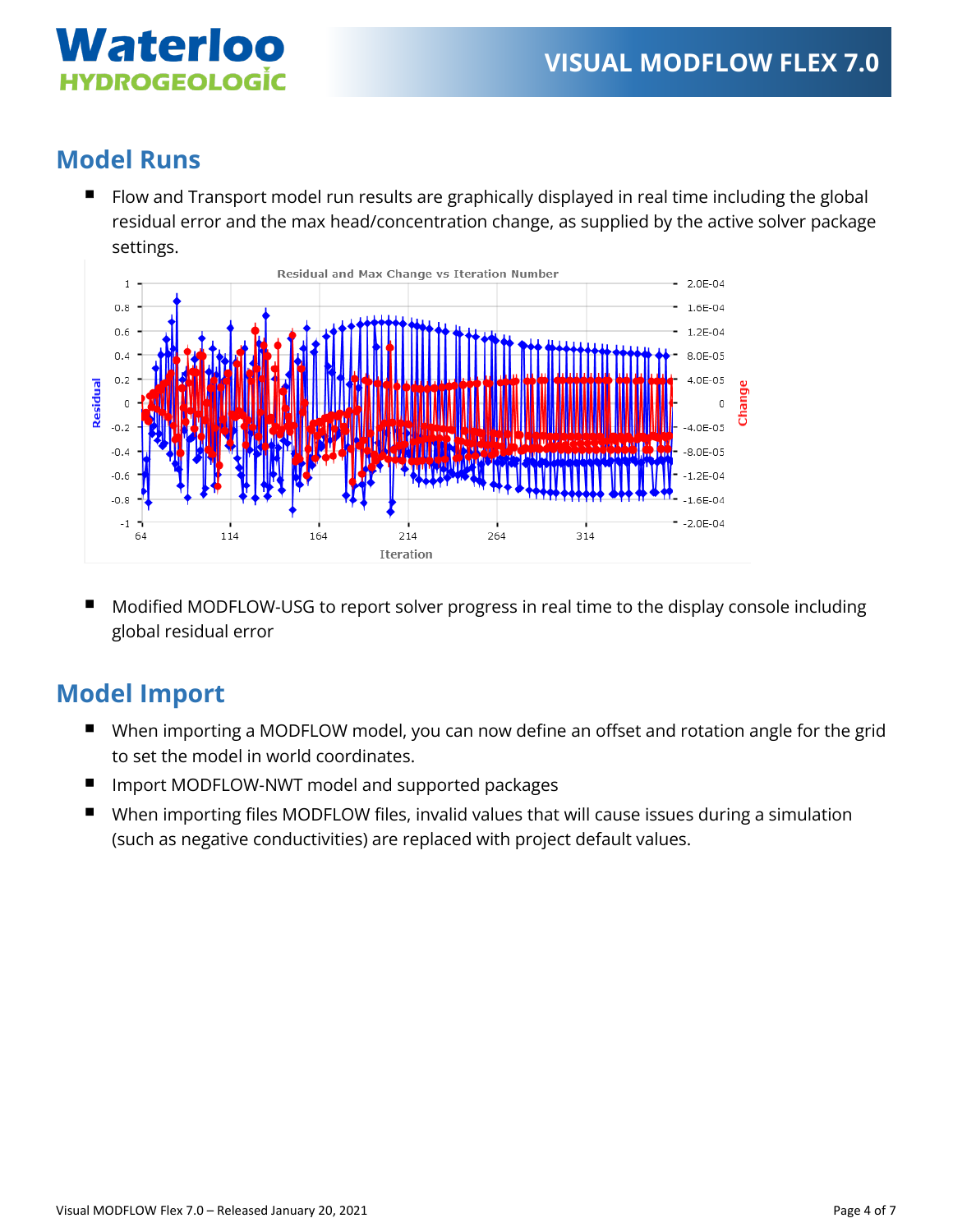

#### **Usability and Other Enhancements**

■ Visualize Flow Budgets/Fluxes for MODFLOW-USG simulations



- When visualizing multi-attribute plugins (such as Flux, Velocity) to visualize you can select the active attribute to be shown in the view and in the status bar
- Edit individual top/bottom of individual cells via the mouse or via script when editing grid layers
- Graphically select refinement rows/columns using the mouse when editing the grid in plan view
- <sup>A</sup> link to the model files is available at the Parameter Estimation step in PEST workflow
- **Translation log is copyable to the Windows Clipboard**
- NWT translation settings include option for the IPHDRY setting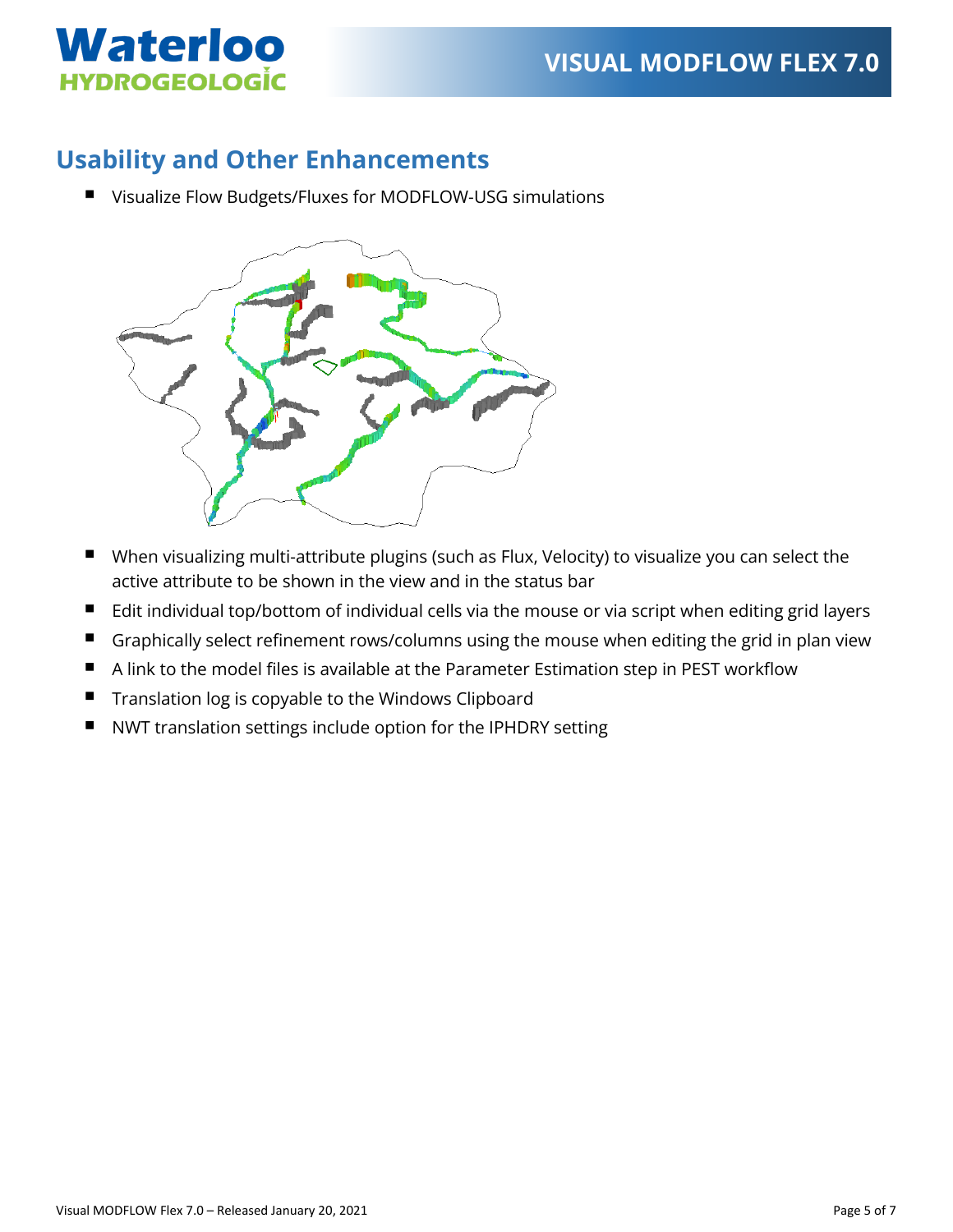# Waterloo **HYDROGEOLOGIC**

## **SECTION 2: DEFECTS ADDRESSED**

- **EXTERS FIRD FIRD FILO INTE CONTEX IS CONTEX** Error contributions with zero thickness cells when loading conductivity values
- The selected background color was not included in exported images of 2D views
- **P** Property Zones listed in alphabetical order rather numerical order in the Edit Properties window
- Style settings of polygon were not retained between sessions
- Error "MS Office is not installed..." shows up during import occurs when certain versions of Office are installed
- The internal handling of time units was refactored handle schedules and values with varying time units and scales with improved precision, accuracy, and consistency to within one second regardless of schedule duration and time units selected
- Unable to enter negative model coordinates when defining a grid
- In some cases, when reloading a project, the "Failed to move to target step" error appears
- Voronoi grid not generated correctly when input features nearly coincide with the model boundary
- Some dialog and workflow step buttons were missing/cutoff when using lower resolution display settings
- Unable to edit/assign boundary conditions if the duration of the schedule too large
- Background color was not saved between sessions in some views
- The option to use shapefile attribute data to define conceptual property zones not functional
- In some cases, errors prevented the export of calibration data
- Unable to convert a conceptual model to USG when certain shapefiles are used to define the model domain
- The option to use shapefile attribute data to define conceptual property zones not functional
- Errors preventing MODPATH runs in 32-Bit Versions of Flex
- Extract Subgrid failed if any model run under the original grid was previously deleted
- In some cases, concentration observations were not correctly displayed at the View Charts step
- Edit grid script failed when using shift model origin commands on variably refined grids
- Head and concentration observations were not displayed due to translation errors in some SEAWAT models
- Concentrations were not available in the Project Color Palette
- In rare cases, the pumping schedule was not correctly translated in the WEL package
- In some cases, the project could enter a state where it could no longer be saved due to the presence of larger shapefiles
- In some cases, the RT3D simulation time was not correctly translated into the BTN package
- Rerunning a model reset/removed the outputs selected in the cell inspector